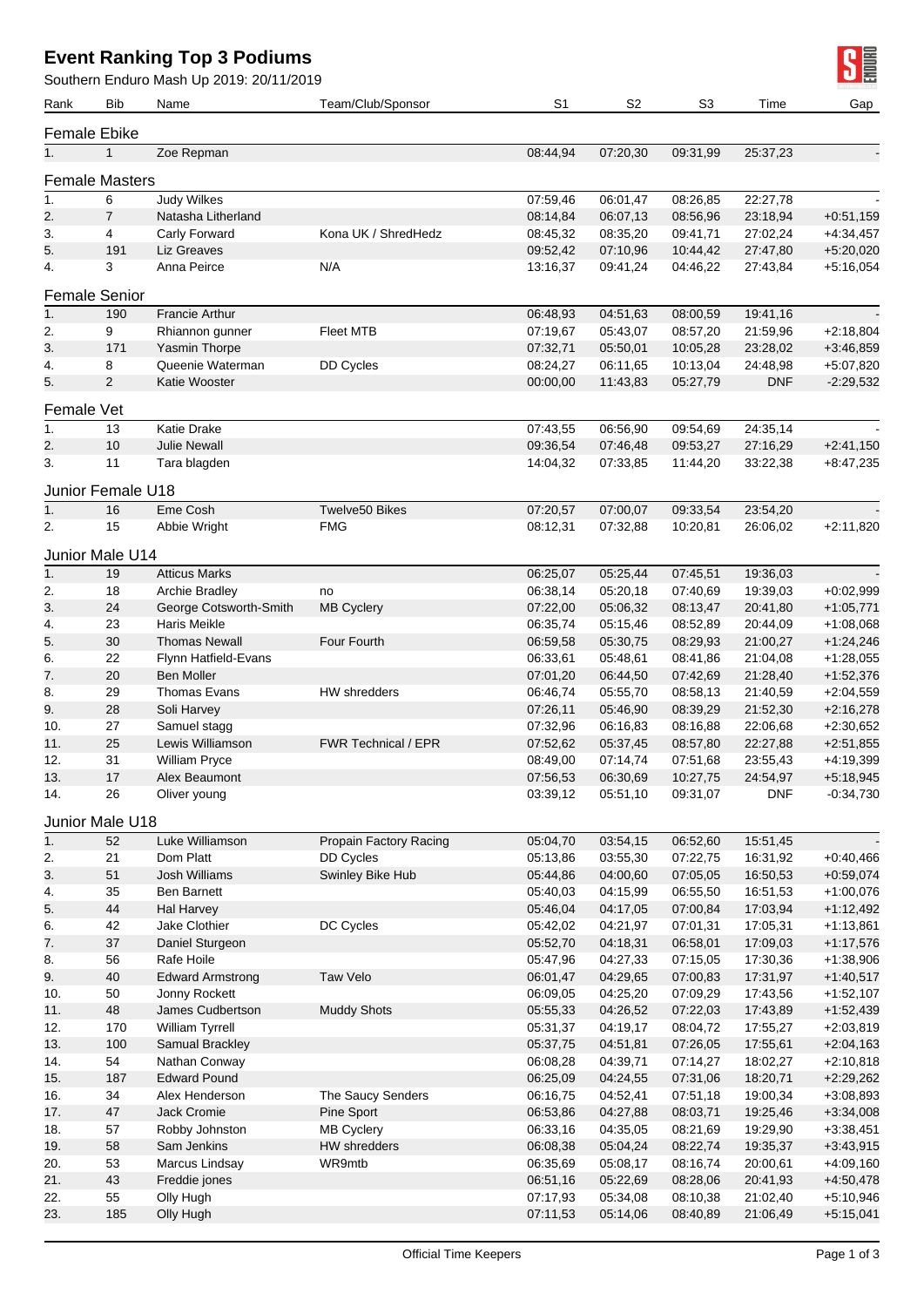## **Event Ranking Top 3 Podiums**

Southern Enduro Mash Up 2019: 20/11/2019

| Rank          | Bib      | Name                                | Team/Club/Sponsor              | S <sub>1</sub>       | S <sub>2</sub>       | S <sub>3</sub>       | Time                 | Gap                        |
|---------------|----------|-------------------------------------|--------------------------------|----------------------|----------------------|----------------------|----------------------|----------------------------|
| 24.           | 49       | John Martin                         |                                | 07:59,73             | 05:03,53             | 08:05,59             | 21:08.86             | $+5:17,411$                |
| 25.           | 60       | Tom Tatham                          |                                | 07:51,30             | 05:30,49             | 08:22,11             | 21:43,90             | $+5:52,452$                |
| 26.           | 36       | Charlie sims                        | The Saucy Senders              | 08:57,80             | 05:09,53             | 07:52,15             | 21:59,49             | $+6:08,041$                |
| 27.           | 41       | <b>Freddie Davies</b>               | None                           | 09:14,96             | 05:25,99             | 07:22,73             | 22:03,70             | $+6:12,244$                |
| 28.           | 32       | <b>Adam Potter</b>                  | Pine Sport                     | 07:53,01             | 05:29,02             | 08:43,44             | 22:05,48             | $+6:14,032$                |
| 29.           | 39       | Dylan Tatham                        |                                | 09:36,54             | 05:42,52             | 08:34,60             | 23:53,67             | $+8:02,216$                |
| 30.           | 46       | <b>Jack Butlin</b>                  |                                | 08:39,94             | 08:03,52             | 10:40,21             | 27:23,67             | +11:32,219                 |
| 31.           | 33       | <b>Adrian Qamar</b>                 |                                | 12:28,61             | 09:33,94             | 11:04,22             | 33:06,77             | +17:15,320                 |
| Male Ebike    |          |                                     |                                |                      |                      |                      |                      |                            |
| 1.            | 181      | Mike Smith                          |                                | 05:21,53             | 03:56,95             | 06:29,88             | 15:48,37             |                            |
| 2.            | 150      | <b>Bradley Briggs</b>               | Airport autos                  | 05:28,97             | 04:08,66             | 06:40,20             | 16:17,84             | $+0.29,467$                |
| 3.            | 189      | <b>Ben Marks</b>                    |                                | 05:31,54             | 04:10,53             | 06:45,90             | 16:27,97             | $+0.39,600$                |
| 4.            | 177      | <b>Mark Oakley</b>                  |                                | 05:40,01             | 04:03,18             | 07:01,00             | 16:44,20             | $+0.55,825$                |
| 5.            | 62       | Michael Edwards                     | Berkshire cycles               | 06:17,54             | 04:50,44             | 07:35,28             | 18:43,27             | $+2:54,896$                |
| 6.            | 178      | John Hopkins                        | <b>Gabriel Cycles</b>          | 06:14,95             | 05:07,12             | 07:24,47             | 18:46,55             | $+2:58,177$                |
| 7.            | 64       | Neil Gordon                         | Greenover / Rocky Mountain     | 07:08,14             | 07:53,13             | 08:56,10             | 23:57,37             | $+8:09,001$                |
| 8.            | 63       | Mike Barnett                        |                                | 05:26,08             | 00:00,00             | 07:53,40             | <b>DNF</b>           | $-2:28,888$                |
| Male Fun      |          |                                     |                                |                      |                      |                      |                      |                            |
| 1.            | 83       | Lewis                               |                                | 05:22,72             | 04:03,69             | 06:28,49             | 15:54,91             |                            |
| 2.            | 84       | Lewis scarlett                      |                                | 06:07.90             | 04:35,76             | 07:07,91             | 17:51,58             | $+1:56,663$                |
| 3.            | 70       | Charlie way                         |                                | 06:25,47             | 04:32,52             | 07:17,85             | 18:15,85             | $+2:20,933$                |
| 4.            | 77       | <b>Grzegorz Rarus</b>               | <b>Heales Cycles</b>           | 06:10,80             | 04:44,23             | 07:35,11             | 18:30,15             | $+2:35,232$                |
| 5.            | 72       | <b>Connor Southey</b>               | South                          | 06:31,54             | 04:56,70             | 07:16,06             | 18:44,32             | $+2:49,402$                |
| 6.            | 67       | Adrian O'Connor                     |                                | 06:20,14             | 04:55,07             | 07:52,35             | 19:07,56             | $+3:12,650$                |
| 7.            | 90       | Samuel owen                         |                                | 07:03,81             | 05:54,07             | 07:30,91             | 20:28,79             | +4:33,879                  |
| 8.            | 79       | Joe Puddle                          |                                | 07:08,65             | 05:14,74             | 08:30,22             | 20:53,62             | $+4:58,703$                |
| 9.            | 78       | Jim Fox                             |                                | 07:12,57             | 05:29,28             | 08:25,30             | 21:07,16             | $+5:12,242$                |
| 10.           | 93       | <b>Tom Walker</b>                   |                                | 07:40,74             | 05:08,46             | 08:34,03             | 21:23,24             | $+5:28,331$                |
| 11.<br>12.    | 88<br>73 | <b>Rich Court</b><br>Daniel Fazzone | <b>Lizard Kings</b>            | 07:25,18             | 05:38,36             | 08:31,62<br>07:35,01 | 21:35,16             | $+5:40,250$                |
| 13.           | 86       | <b>Matthew Bailey</b>               |                                | 08:01,67<br>07:36,61 | 06:14,69<br>05:38,63 | 08:36,24             | 21:51,37<br>21:51,49 | $+5:56,460$<br>$+5:56,572$ |
| 14.           | 87       | Paul Freese                         |                                | 06:52,61             | 06:24,14             | 08:46,69             | 22:03,45             | $+6:08,536$                |
| 15.           | 81       | John Wright                         | <b>FMG</b>                     | 07:02,25             | 06:35,84             | 08:25,47             | 22:03,56             | $+6:08,651$                |
| 16.           | 80       | Joe Puttnam                         | Gabriel cycles                 | 07:24,84             | 06:05,36             | 08:49,67             | 22:19.88             | $+6:24,965$                |
| 17.           | 82       | Jonathan Price                      | <b>Lizard Kings</b>            | 08:14,15             | 06:25,00             | 08:07,37             | 22:46,53             | $+6:51,621$                |
| 18.           | 85       | Lloyd Kane                          |                                | 07:52,18             | 06:12,23             | 09:53,04             | 23:57,46             | $+8:02,549$                |
| 19.           | 89       | <b>Russell Underhill</b>            |                                | 07:58,99             | 06:14,28             | 10:00,53             | 24:13,81             | $+8.18,901$                |
| 20.           | 71       | Chris warren                        | Gabriel cycles                 | 08:39,98             | 06:51,09             | 08:48,76             | 24:19,84             | $+8:24,929$                |
| 21.           | 75       | Darren Davis                        | N/A                            | 09:41,55             | 06:31,14             | 09:08,84             | 25:21,53             | $+9:26,621$                |
| 22.           | 173      | Jack Roadley                        |                                | 08:28,82             | 07:42,51             | 09:20,89             | 25:32,22             | $+9:37,305$                |
| 23.           | 91       | Scott Rose                          |                                | 08:04,23             | 08:38,45             | 09:44,12             | 26:26,81             | +10:31,895                 |
| 24.           | 76       | George Thomas                       | Team Slow AF                   | 12:33,65             | 06:54,73             | 08:51,96             | 28:20,34             | $+12:25,429$               |
| 25.           | 69       | Carl Beaumont                       |                                | 09:25,44             | 07:58,25             | 11:40,51             | 29:04,21             | +13:09,296                 |
| 26.           | 92       | Stuart walker                       |                                | 00:00,00             | 08:35,42             | 05:10,96             | <b>DNF</b>           | $-2:08,528$                |
| Male Hardtail |          |                                     |                                |                      |                      |                      |                      |                            |
| 1.            | 98       | Liam Tyrrell                        | Surreyhills Suspension/Pedal&a | 05:39,21             | 04:20,71             | 07:36,99             | 17:36,92             |                            |
| 2.            | 184      | Jonathan Smith                      |                                | 06:09,73             | 04:40,04             | 07:23,62             | 18:13,40             | $+0.36,481$                |
| 3.            | 96       | <b>Ed NAPIER</b>                    | Club please. Mint.             | 06:32,29             | 04:43,46             | 07:20,77             | 18:36,53             | $+0.59,614$                |
| 4.            | 103      | Stefano De Paola                    |                                | 06:38,25             | 05:03,91             | 07:58,64             | 19:40,80             | $+2:03,883$                |
| 5.            | 97       | Gordon Brooks                       | <b>RNRMCA</b>                  | 06:42,35             | 05:24,12             | 08:25,50             | 20:31,99             | $+2:55,071$                |
| 6.            | 104      | Wain laraman                        | Biketart.com                   | 06:59,75             | 05:22,85             | 09:00,92             | 21:23,53             | $+3:46,612$                |
| 7.            | 95       | <b>Drew Barritt</b>                 |                                | 07:10,25             | 05:49,89             | 08:55,75             | 21:55,90             | +4:18,986                  |
| 8.            | 94       | Alan Borland                        | Na                             | 07:35,02             | 05:57,99             | 08:33,40             | 22:06,42             | $+4:29,502$                |
| 9.            | 101      | Paul Paterson                       | Team Slow AF                   | 09:36,85             | 06:05,01             | 08:39,88             | 24:21,74             | $+6:44,828$                |
| 10.           | 102      | Robin Godding                       |                                | 08:25,53             | 05:57,98             | 10:04,94             | 24:28,47             | $+6:51,554$                |
| 11.           | 99       | Lindsay Horner                      |                                | 03:28,28             | 02:28,29             | 04:16,89             | <b>DNF</b>           | $-7:23,456$                |
| Male Master   |          |                                     |                                |                      |                      |                      |                      |                            |
| 1.            | 109      | Dave Valler                         | <b>MB Cyclery</b>              | 05:28,73             | 03:59,33             | 06:30,99             | 15:59,07             |                            |
| 2.            | 180      | Joe Tracey                          |                                | 05:34,58             | 03:57,12             | 06:33,71             | 16:05,41             | $+0.06,346$                |
| 3.            | 186      | <b>Ben Marks</b>                    |                                | 05:28,49             | 04:03,44             | 06:37,80             | 16:09,73             | $+0.10,665$                |
| 4.            | 117      | <b>Nick Platt</b>                   | DD Cycles                      | 05:19,19             | 03:57,11             | 07:17,63             | 16:33,94             | $+0.34,870$                |
| 5.            | 115      | James Oxborrow                      | Buzzards of death Friston      | 05:42,50             | 04:20,06             | 06:39,35             | 16:41,92             | $+0.42,848$                |